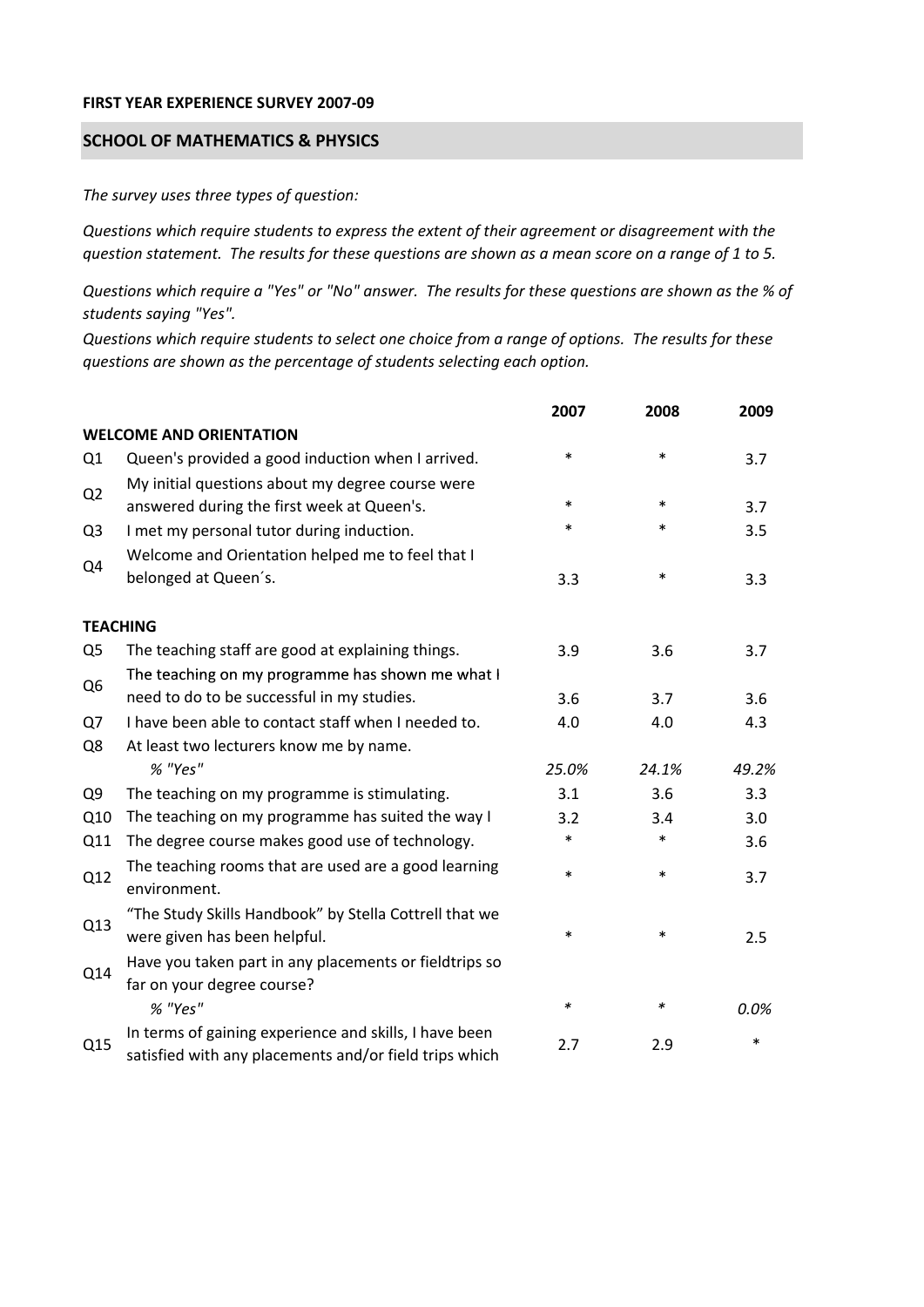|                 |                                                                                                      | 2007   | 2008   | 2009   |
|-----------------|------------------------------------------------------------------------------------------------------|--------|--------|--------|
|                 | <b>ASSESSMENT AND FEEDBACK</b>                                                                       |        |        |        |
| Q16             | Feedback on my work has been prompt (within three<br>weeks of submission of the work).               | 4.6    | 4.2    | 4.3    |
| Q17             | Feedback on my work has helped me in my learning.                                                    | 4.0    | 3.8    | 3.7    |
| Q18             | The criteria used in assessing work were made clear at<br>the beginning of my programme.             | 3.9    | 3.9    | 3.8    |
| Q19             | I am satisfied with my academic performance on my<br>modules.                                        | 3.2    | 3.3    | 3.3    |
|                 | <b>LEARNING RESOURCES</b>                                                                            |        |        |        |
| Q <sub>20</sub> | The library resources (eg, books, journals) are good<br>enough for my needs.                         | 3.7    | 3.7    | 3.8    |
| Q21             | The library services (eg, borrower services, information,<br>training) are good enough for my needs. | 3.8    | 3.8    | 3.9    |
| Q <sub>22</sub> | I have been able to access computers when I needed to.                                               | 4.1    | 4.1    | 4.4    |
| <b>SERVICES</b> |                                                                                                      |        |        |        |
|                 | Where I have used them, I have been satisfied with the following:                                    |        |        |        |
| Q <sub>23</sub> | <b>Accommodation Office</b>                                                                          | 3.7    | 3.8    | 4.2    |
| Q24             | <b>Admissions Office</b>                                                                             | 4.2    | 4.1    | 3.7    |
| Q <sub>25</sub> | <b>Campus Eating Places</b>                                                                          | $\ast$ | $\ast$ | 3.9    |
| Q <sub>26</sub> | Careers Services, Work Placement Centre, Jobshop                                                     | 3.6    | 3.4    | 3.5    |
| Q27             | <b>Counselling Service</b>                                                                           | $\ast$ | $\ast$ | 3.1    |
| Q <sub>28</sub> | <b>Disability Services</b>                                                                           | 3.5    | 3.3    | 3.4    |
| Q <sub>29</sub> | <b>Health Services</b>                                                                               | 3.7    | 3.6    | $\ast$ |
| Q30             | <b>Finance Office</b>                                                                                | 4.1    | 4.1    | 3.9    |
| Q <sub>31</sub> | Learning Development Service                                                                         | $\ast$ | $\ast$ | 3.4    |
| Q <sub>32</sub> | Queen's International                                                                                | 3.3    | 3.3    | 3.0    |
| Q <sub>33</sub> | Queen's Sport (PEC)                                                                                  | $\ast$ | $\ast$ | 3.7    |
| Q34             | Student Jobshop                                                                                      | $\ast$ | $\ast$ | 3.4    |
| Q <sub>35</sub> | <b>Student Records and Examinations</b>                                                              | 4.0    | 3.9    | 3.7    |
| Q36             | <b>Student Support</b>                                                                               | 3.8    | 3.9    | $\ast$ |
| Q <sub>37</sub> | <b>Student Guidance Centre</b>                                                                       | $\ast$ | 4.1    | 3.7    |
| Q38             | Students' Union                                                                                      | *      | $\ast$ | 4.3    |
| Q39             | University Clubs and Societies                                                                       | *      | $\ast$ | 3.8    |
| Q40             | The Students' Union has enhanced my experience at<br>Queen's                                         | $\ast$ | $\ast$ | 3.7    |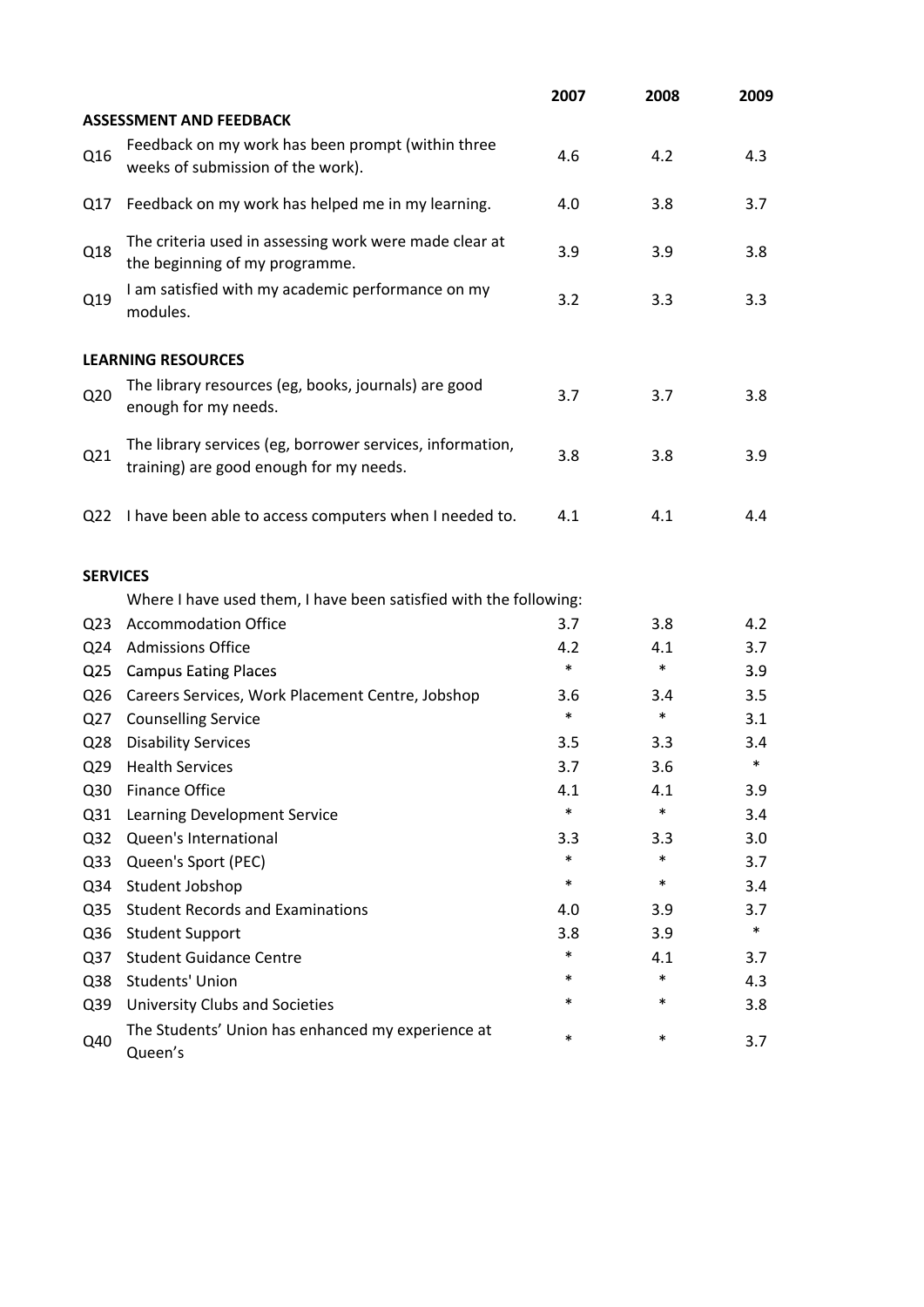|                 |                                                                                                  | 2007   | 2008   | 2009 |
|-----------------|--------------------------------------------------------------------------------------------------|--------|--------|------|
| <b>ADVICE</b>   |                                                                                                  |        |        |      |
|                 | I have received sufficient guidance about the academic choices open to me:                       |        |        |      |
| Q41             | Pre-Admission (from Admissions Office)                                                           | 3.3    | 3.7    | 3.2  |
| Q42             | Post-admission (from Schools, Academic Staff)                                                    | 3.3    | 3.5    | 3.3  |
| Q43             | From other staff in the School (once I had arrived at                                            | *      | $\ast$ | 3.2  |
| Q44             | Queen's information on tuition fees and bursaries was<br>helpful.                                | $\ast$ | $\ast$ | 3.6  |
|                 | The most useful source of information on tuition fees                                            |        |        |      |
| Q45             | and financial support was:                                                                       |        |        |      |
|                 | Secondary School                                                                                 | 38.6%  | 29.3%  | ∗    |
|                 | E&LB/LEA                                                                                         | 13.6%  | 25.9%  | *    |
|                 | <b>UCAS</b>                                                                                      | 13.6%  | 10.3%  |      |
|                 | Queen's literature (leaflets, correspondence)                                                    | 11.4%  | 15.5%  | *    |
|                 | Queen's website                                                                                  | 11.4%  | 13.8%  | *    |
|                 | Other                                                                                            | 11.4%  | 5.2%   | *    |
|                 | PERSONAL DEVELOPMENT                                                                             |        |        |      |
| Q46             | My programme requires me to work with other<br>students.                                         | 2.8    | 3.3    | 3.3  |
| Q47             | I have received sufficient advice about Personal<br>Development Planning (PDP).                  | 3.0    | 2.5    | 2.5  |
| Q48             | I am not as motivated towards my studies as I should<br>be.                                      | 2.6    | 2.8    | 2.9  |
| Q49             | Having Personal Tutors for first year students is a good<br>idea.                                | $\ast$ | $\ast$ | 3.7  |
| Q50             | I haven't done the background reading expected of me.                                            | 3.4    | 3.3    | 3.3  |
| Q51             | Academic work at this level is harder than I expected it<br>to be.                               | 2.5    | 2.7    | 2.9  |
| Q <sub>52</sub> | I feel I have made the right choice of programme.                                                | 3.7    | 3.7    | 3.5  |
| Q53             | I know what I want to do when I graduate.                                                        | 2.6    | 2.6    | 2.5  |
| Q54             | I am confident that my programme will lead to a job at<br>a level that matches my qualification. | 3.6    | 3.4    | 3.7  |
| Q55             | I enjoy the social side of being at Queen's.                                                     | 3.8    | 3.8    | 3.9  |
| Q56             | I know about Degree Plus.                                                                        | $\ast$ | $\ast$ | 2.8  |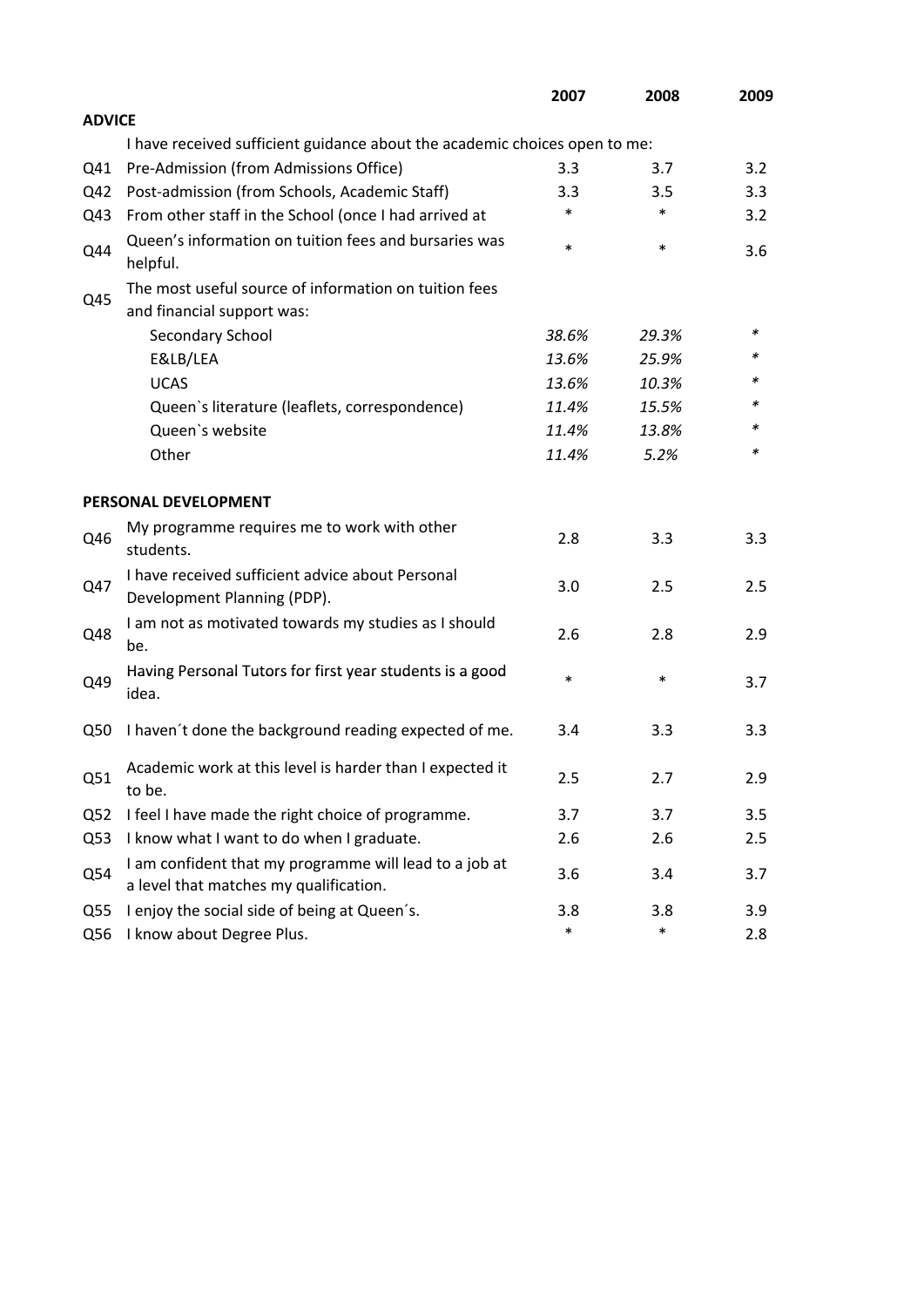|     |                                                                                                                 | 2007  | 2008  | 2009  |
|-----|-----------------------------------------------------------------------------------------------------------------|-------|-------|-------|
|     | <b>ORGANISATION AND MANAGEMENT</b>                                                                              |       |       |       |
|     | How many hours of time-tabled classes (eg, lectures,                                                            |       |       |       |
| Q57 | tutorials, seminars, practicals) have you had scheduled                                                         |       |       |       |
|     | $0 - 6$                                                                                                         | 0.0%  | 0.0%  | 1.6%  |
|     | $7 - 12$                                                                                                        | 0.0%  | 3.4%  | 6.3%  |
|     | $13 - 18$                                                                                                       | 97.7% | 87.9% | 82.5% |
|     | 19-24                                                                                                           | 2.3%  | 8.6%  | 9.5%  |
|     | $25+$                                                                                                           | 0.0%  | 0.0%  | 0.0%  |
|     | How many days per week during term-time do you                                                                  |       |       |       |
| Q58 | typically come to Queen's to study?                                                                             |       |       |       |
|     | 1                                                                                                               | 7.5%  | 0.0%  | 1.6%  |
|     | $\overline{2}$                                                                                                  | 2.5%  | 1.8%  | 0.0%  |
|     | 3                                                                                                               | 5.0%  | 1.8%  | 1.6%  |
|     | 4                                                                                                               | 10.0% | 3.5%  | 8.2%  |
|     | $5+$                                                                                                            | 75.0% | 93.0% | 88.5% |
|     | <b>STUDY LIFE BALANCE</b>                                                                                       |       |       |       |
| Q59 | Where are you living while you are attending Queen's?                                                           |       |       |       |
|     | At Home                                                                                                         | 47.7% | 48.3% | 38.1% |
|     | Other private accommodation                                                                                     | 20.5% | 3.4%  | 22.2% |
|     | University run accommodation                                                                                    | 31.8% | 48.3% | 39.7% |
|     |                                                                                                                 |       |       |       |
| Q60 | Have you been required to take on employment (part-<br>time, full-time) to finance yourself through university? |       |       |       |
|     | % "Yes"                                                                                                         | 47.7% | 63.8% | 57.1% |
| Q61 | Please select the number of hours you work in your job<br>per week:                                             |       |       |       |
|     | $1 - 5$                                                                                                         | 0.0%  | 2.8%  | 0.0%  |
|     | $6 - 10$                                                                                                        | 38.1% | 25.0% | 30.6% |
|     | $10 - 15$                                                                                                       | 33.3% | 41.7% | 44.4% |
|     | 16-20                                                                                                           | 19.0% | 25.0% | 16.7% |
|     | $21 - 25$                                                                                                       | 9.5%  | 2.8%  | 8.3%  |
|     | $26+$                                                                                                           | 0.0%  | 2.8%  | 0.0%  |
| Q62 | I find it difficult to balance academic and other commitments such as:                                          |       |       |       |
|     | Social Life                                                                                                     | 2.9   | 3.0   | 2.9   |
|     | Work (part-time, full-time)                                                                                     | 3.0   | 2.8   | 3.0   |
|     | Caring for others (parent, partner, children)                                                                   | 3.0   | 3.4   | 3.5   |